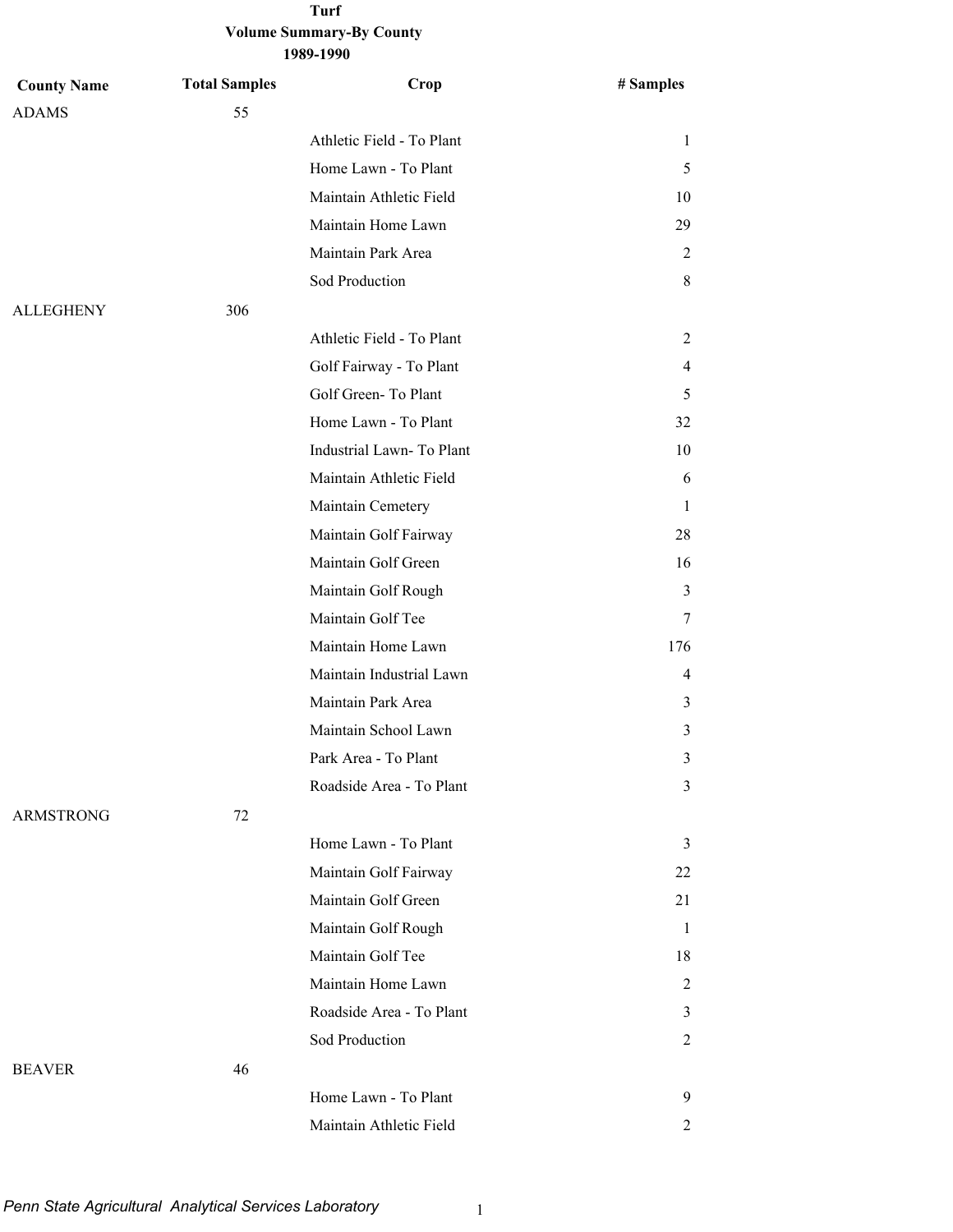| <b>County Name</b> | <b>Total Samples</b> | Crop                      | # Samples    |
|--------------------|----------------------|---------------------------|--------------|
|                    |                      | Maintain Home Lawn        | 33           |
|                    |                      | Maintain School Lawn      | 2            |
| <b>BEDFORD</b>     | 22                   |                           |              |
|                    |                      | Home Lawn - To Plant      | 5            |
|                    |                      | Industrial Lawn-To Plant  | 1            |
|                    |                      | Maintain Athletic Field   | 2            |
|                    |                      | Maintain Home Lawn        | 9            |
|                    |                      | Maintain Park Area        | 4            |
|                    |                      | Play Area - To Plant      | 1            |
| <b>BERKS</b>       | 418                  |                           |              |
|                    |                      | Athletic Field - To Plant | $\mathbf{1}$ |
|                    |                      | Home Lawn - To Plant      | 19           |
|                    |                      | Maintain Athletic Field   | 9            |
|                    |                      | Maintain Golf Green       | 1            |
|                    |                      | Maintain Golf Tee         | $\mathbf{1}$ |
|                    |                      | Maintain Home Lawn        | 365          |
|                    |                      | Maintain Industrial Lawn  | 12           |
|                    |                      | Maintain Park Area        | 9            |
|                    |                      | School Lawn - To Plant    | $\mathbf{1}$ |
| <b>BLAIR</b>       | 64                   |                           |              |
|                    |                      | Home Lawn - To Plant      | 5            |
|                    |                      | Maintain Golf Fairway     | 15           |
|                    |                      | Maintain Golf Tee         | 19           |
|                    |                      | Maintain Home Lawn        | 20           |
|                    |                      | Maintain Park Area        | 5            |
| <b>BRADFORD</b>    | $\overline{4}$       |                           |              |
|                    |                      | Athletic Field - To Plant | $\mathbf{1}$ |
|                    |                      | Industrial Lawn-To Plant  | 1            |
|                    |                      | Maintain Golf Green       | $\mathbf{1}$ |
|                    |                      | Maintain Home Lawn        | $\mathbf{1}$ |
| <b>BUCKS</b>       | 248                  |                           |              |
|                    |                      | Home Lawn - To Plant      | 20           |
|                    |                      | Industrial Lawn-To Plant  | 17           |
|                    |                      | Maintain Athletic Field   | 5            |
|                    |                      | Maintain Cemetery         | $\mathbf{1}$ |
|                    |                      | Maintain Golf Fairway     | 15           |
|                    |                      | Maintain Golf Green       | 13           |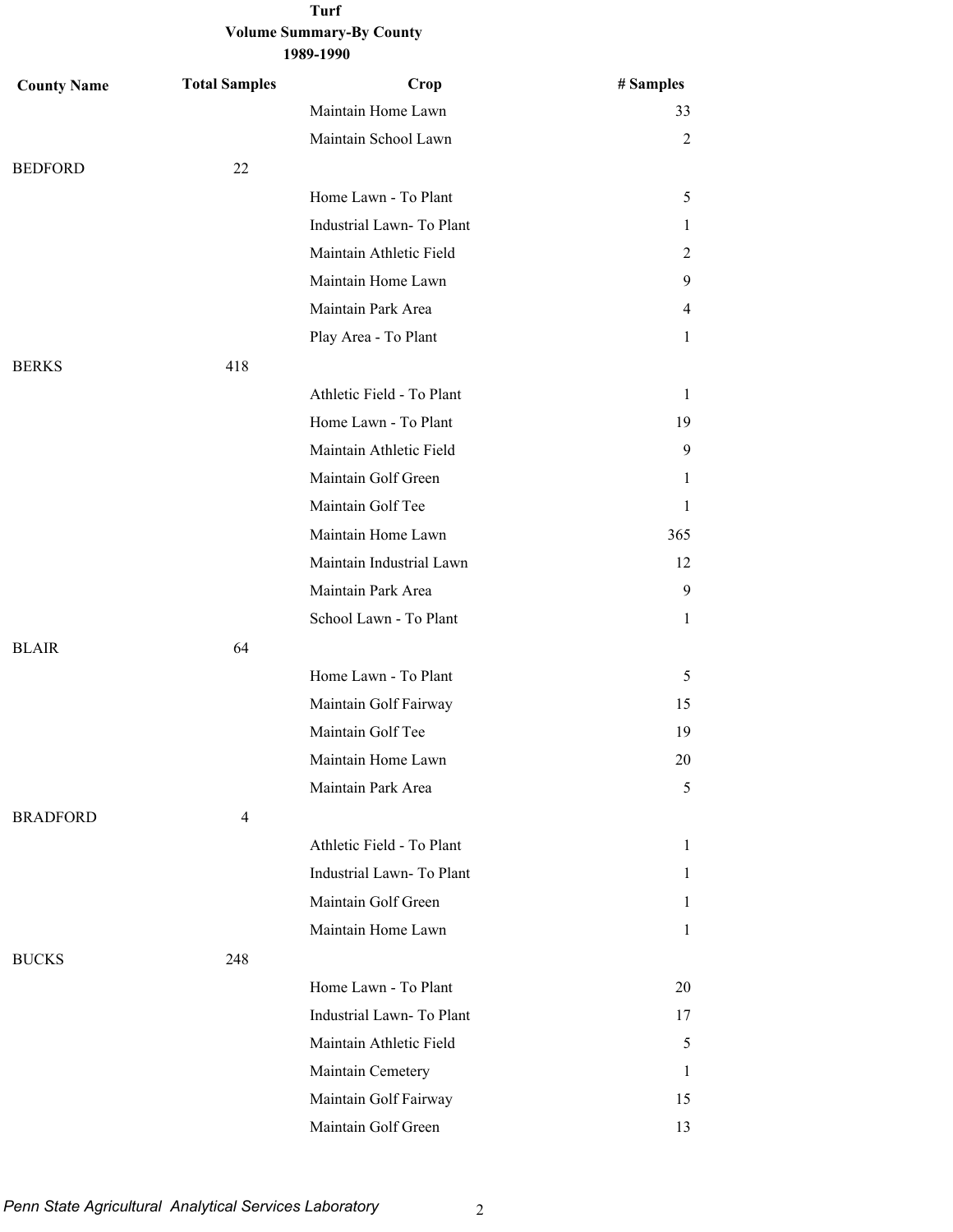### **Volume Summary-By County 1989-1990**

| <b>County Name</b> | <b>Total Samples</b> | Crop                      | # Samples    |
|--------------------|----------------------|---------------------------|--------------|
|                    |                      | Maintain Golf Tee         | 13           |
|                    |                      | Maintain Home Lawn        | 157          |
|                    |                      | Maintain Industrial Lawn  | 4            |
|                    |                      | Maintain Park Area        | 1            |
|                    |                      | Play Area - To Plant      | 1            |
|                    |                      | Sod Production            | 1            |
| <b>BUTLER</b>      | 72                   |                           |              |
|                    |                      | Home Lawn - To Plant      | 10           |
|                    |                      | Maintain Golf Fairway     | 6            |
|                    |                      | Maintain Golf Green       | 9            |
|                    |                      | Maintain Golf Tee         | 6            |
|                    |                      | Maintain Home Lawn        | 34           |
|                    |                      | Maintain Industrial Lawn  | 1            |
|                    |                      | Park Area - To Plant      | 1            |
|                    |                      | Roadside Area - To Plant  | 2            |
|                    |                      | Sod Production            | 3            |
| <b>CAMBRIA</b>     | 29                   |                           |              |
|                    |                      | Home Lawn - To Plant      | 7            |
|                    |                      | Maintain Athletic Field   | 1            |
|                    |                      | Maintain Golf Fairway     | 1            |
|                    |                      | Maintain Golf Tee         | 1            |
|                    |                      | Maintain Home Lawn        | 18           |
|                    |                      | Sod Production            | $\mathbf{1}$ |
| <b>CARBON</b>      | 33                   |                           |              |
|                    |                      | Athletic Field - To Plant | 3            |
|                    |                      | Home Lawn - To Plant      | 2            |
|                    |                      | Maintain Athletic Field   | 3            |
|                    |                      | Maintain Cemetery         | 1            |
|                    |                      | Maintain Home Lawn        | 19           |
|                    |                      | Maintain Industrial Lawn  | 1            |
|                    |                      | Park Area - To Plant      | 1            |
|                    |                      | Roadside Area - To Plant  | 3            |
| <b>CENTRE</b>      | 92                   |                           |              |
|                    |                      | Athletic Field - To Plant | 3            |
|                    |                      | Home Lawn - To Plant      | 17           |
|                    |                      | Industrial Lawn-To Plant  | 1            |
|                    |                      | Maintain Golf Fairway     | 2            |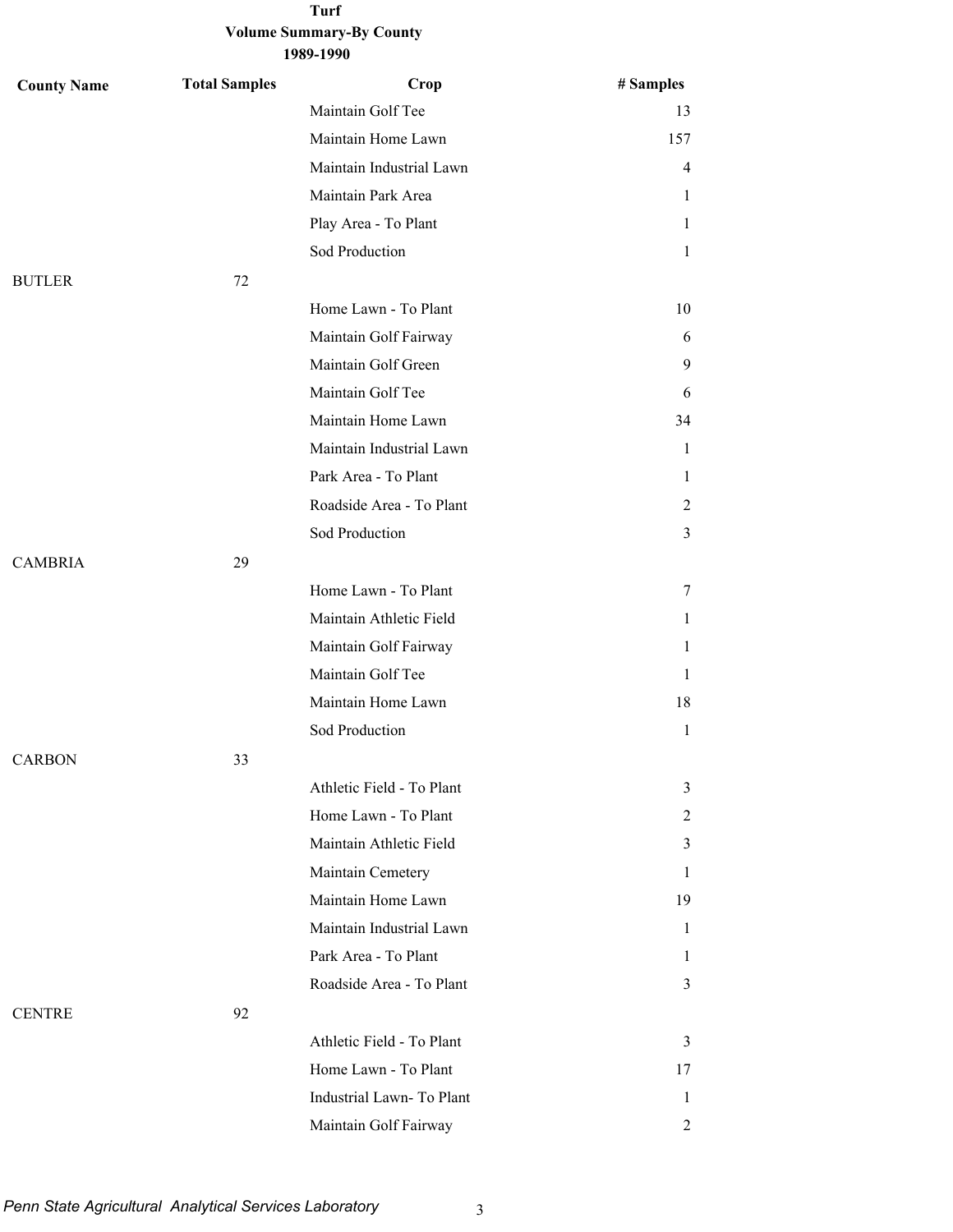# **Volume Summary-By County**

| <b>County Name</b> | <b>Total Samples</b> | Crop                      | # Samples |
|--------------------|----------------------|---------------------------|-----------|
|                    |                      | Maintain Golf Green       | 1         |
|                    |                      | Maintain Home Lawn        | 60        |
|                    |                      | Maintain Park Area        | 1         |
|                    |                      | Maintain School Lawn      | 2         |
|                    |                      | Roadside Area - To Plant  | 1         |
|                    |                      | School Lawn - To Plant    | 1         |
|                    |                      | Sod Production            | 3         |
| <b>CHESTER</b>     | 326                  |                           |           |
|                    |                      | Athletic Field - To Plant | 2         |
|                    |                      | Home Lawn - To Plant      | 21        |
|                    |                      | Industrial Lawn-To Plant  | 2         |
|                    |                      | Maintain Athletic Field   | 20        |
|                    |                      | Maintain Cemetery         | 1         |
|                    |                      | Maintain Golf Green       | 6         |
|                    |                      | Maintain Home Lawn        | 263       |
|                    |                      | Maintain Industrial Lawn  | 3         |
|                    |                      | Maintain Park Area        | 6         |
|                    |                      | School Lawn - To Plant    | 2         |
| <b>CLARION</b>     | 15                   |                           |           |
|                    |                      | Athletic Field - To Plant | 1         |
|                    |                      | Maintain Home Lawn        | 5         |
|                    |                      | Roadside Area - To Plant  | 9         |
| <b>CLEARFIELD</b>  | 24                   |                           |           |
|                    |                      | Home Lawn - To Plant      | 1         |
|                    |                      | Maintain Golf Green       | 8         |
|                    |                      | Maintain Home Lawn        | 9         |
|                    |                      | Roadside Area - To Plant  | 6         |
| <b>CLINTON</b>     | 5                    |                           |           |
|                    |                      | Maintain Home Lawn        | 5         |
| <b>COLUMBIA</b>    | 81                   |                           |           |
|                    |                      | Home Lawn - To Plant      | 1         |
|                    |                      | Maintain Athletic Field   | 7         |
|                    |                      | Maintain Golf Fairway     | 6         |
|                    |                      | Maintain Golf Green       | 37        |
|                    |                      | Maintain Golf Tee         | 15        |
|                    |                      | Maintain Home Lawn        | 7         |
|                    |                      | Maintain School Lawn      | 4         |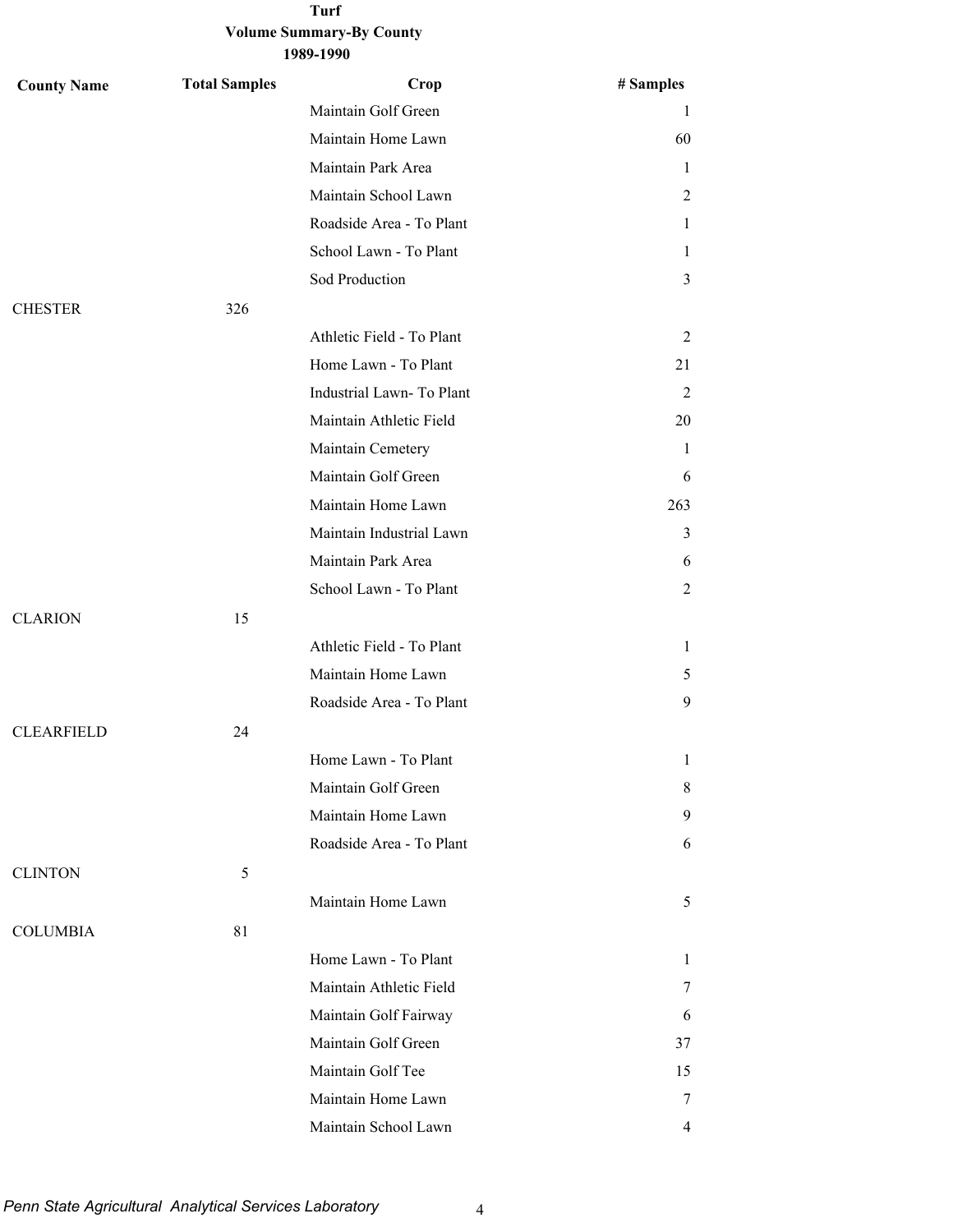| <b>County Name</b> | <b>Total Samples</b> | Crop                      | # Samples    |
|--------------------|----------------------|---------------------------|--------------|
|                    |                      | Sod Production            | 4            |
| <b>CRAWFORD</b>    | 23                   |                           |              |
|                    |                      | Home Lawn - To Plant      | $\mathbf{1}$ |
|                    |                      | Maintain Golf Fairway     | 5            |
|                    |                      | Maintain Golf Green       | 8            |
|                    |                      | Maintain Golf Tee         | 7            |
|                    |                      | Maintain Home Lawn        | 2            |
| <b>CUMBERLAND</b>  | 193                  |                           |              |
|                    |                      | Athletic Field - To Plant | 29           |
|                    |                      | Golf Fairway - To Plant   | 1            |
|                    |                      | Golf Green-To Plant       | 1            |
|                    |                      | Home Lawn - To Plant      | 17           |
|                    |                      | Industrial Lawn-To Plant  | 6            |
|                    |                      | Maintain Athletic Field   | 7            |
|                    |                      | Maintain Golf Green       | 2            |
|                    |                      | Maintain Home Lawn        | 130          |
| <b>DAUPHIN</b>     | 243                  |                           |              |
|                    |                      | Home Lawn - To Plant      | 19           |
|                    |                      | Industrial Lawn-To Plant  | 2            |
|                    |                      | Maintain Athletic Field   | 1            |
|                    |                      | Maintain Golf Fairway     | 23           |
|                    |                      | Maintain Golf Green       | 17           |
|                    |                      | Maintain Golf Tee         | 3            |
|                    |                      | Maintain Home Lawn        | 164          |
|                    |                      | Maintain Park Area        | 9            |
|                    |                      | Maintain School Lawn      | 1            |
|                    |                      | School Lawn - To Plant    | 2            |
|                    |                      | Sod Production            | 2            |
| DELAWARE           | 229                  |                           |              |
|                    |                      | Athletic Field - To Plant | 2            |
|                    |                      | Home Lawn - To Plant      | 35           |
|                    |                      | Maintain Athletic Field   | 7            |
|                    |                      | Maintain Golf Tee         | 19           |
|                    |                      | Maintain Home Lawn        | 163          |
|                    |                      | Maintain School Lawn      | 2            |
|                    |                      | Roadside Area - To Plant  | 1            |
|                    |                      |                           |              |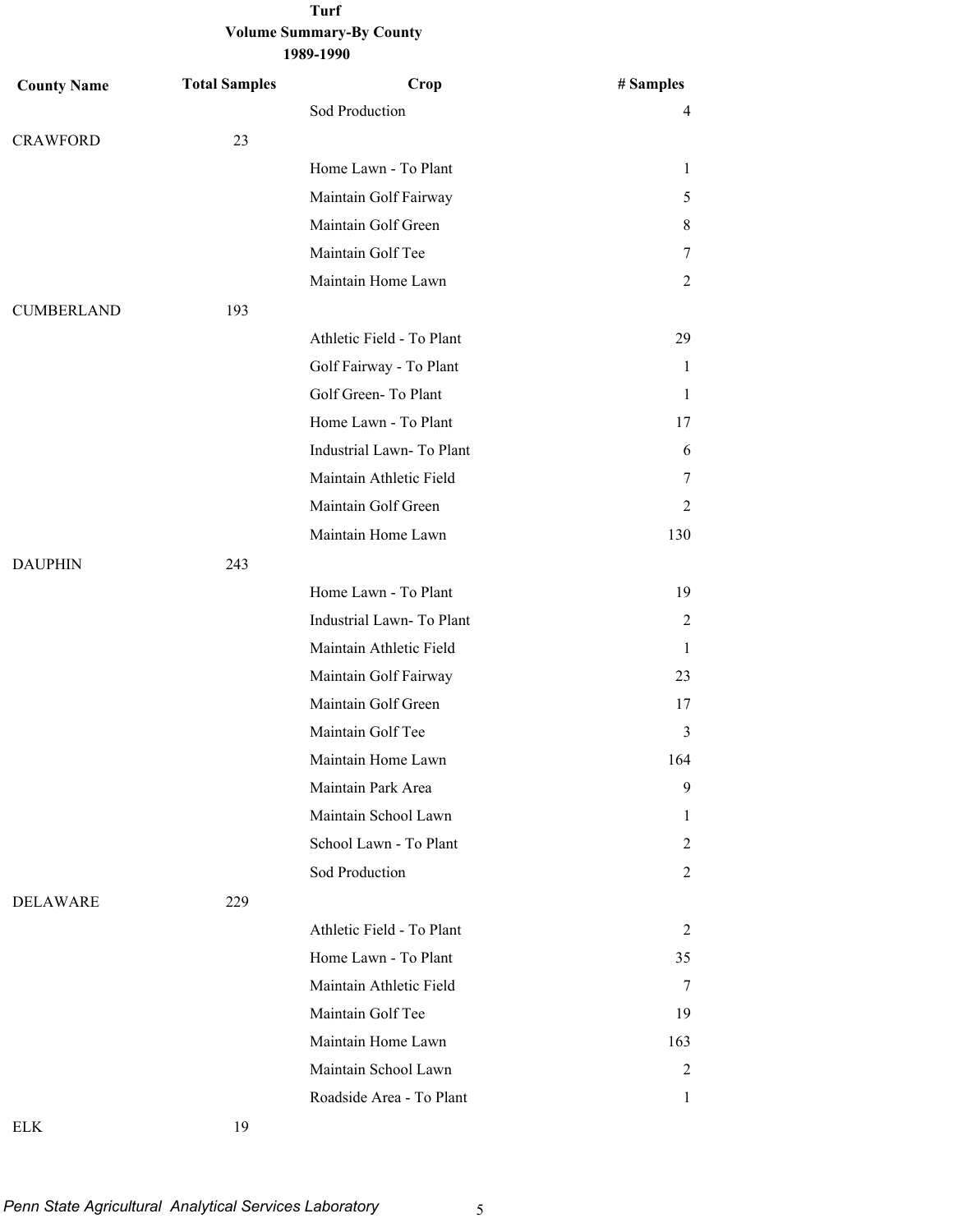| <b>County Name</b> | <b>Total Samples</b> | Crop                      | # Samples      |
|--------------------|----------------------|---------------------------|----------------|
|                    |                      | Athletic Field - To Plant | 3              |
|                    |                      | Home Lawn - To Plant      | 2              |
|                    |                      | Maintain Home Lawn        | 12             |
|                    |                      | Roadside Area - To Plant  | $\overline{2}$ |
| ERIE               | 34                   |                           |                |
|                    |                      | Home Lawn - To Plant      | 5              |
|                    |                      | Maintain Golf Green       | $\mathbf{1}$   |
|                    |                      | Maintain Home Lawn        | 23             |
|                    |                      | Maintain Industrial Lawn  | 4              |
|                    |                      | Roadside Area - To Plant  | 1              |
| <b>FAYETTE</b>     | 18                   |                           |                |
|                    |                      | Maintain Cemetery         | 2              |
|                    |                      | Maintain Home Lawn        | 12             |
|                    |                      | Roadside Area - To Plant  | 4              |
| <b>FOREST</b>      | $\mathbf{1}$         |                           |                |
|                    |                      | Maintain Home Lawn        | $\mathbf{1}$   |
| <b>FRANKLIN</b>    | 190                  |                           |                |
|                    |                      | Home Lawn - To Plant      | 15             |
|                    |                      | Maintain Athletic Field   | $\mathbf{1}$   |
|                    |                      | Maintain Golf Fairway     | 11             |
|                    |                      | Maintain Golf Green       | 11             |
|                    |                      | Maintain Golf Tee         | 10             |
|                    |                      | Maintain Home Lawn        | 141            |
|                    |                      | Play Area - To Plant      | $\mathbf{1}$   |
| <b>FULTON</b>      | $\overline{4}$       |                           |                |
|                    |                      | Maintain Golf Fairway     | $\mathbf{1}$   |
|                    |                      | Maintain Golf Green       | $\mathbf{1}$   |
|                    |                      | Maintain Golf Tee         | 1              |
|                    |                      | Maintain Home Lawn        | $\mathbf{1}$   |
| <b>GREENE</b>      | $\overline{4}$       |                           |                |
|                    |                      | Athletic Field - To Plant | $\mathbf{1}$   |
|                    |                      | Home Lawn - To Plant      | 1              |
|                    |                      | Maintain Home Lawn        | $\overline{2}$ |
| <b>HUNTINGDON</b>  | 24                   |                           |                |
|                    |                      | Home Lawn - To Plant      | 3              |
|                    |                      | Maintain Athletic Field   | 1              |
|                    |                      | Maintain Golf Fairway     | 2              |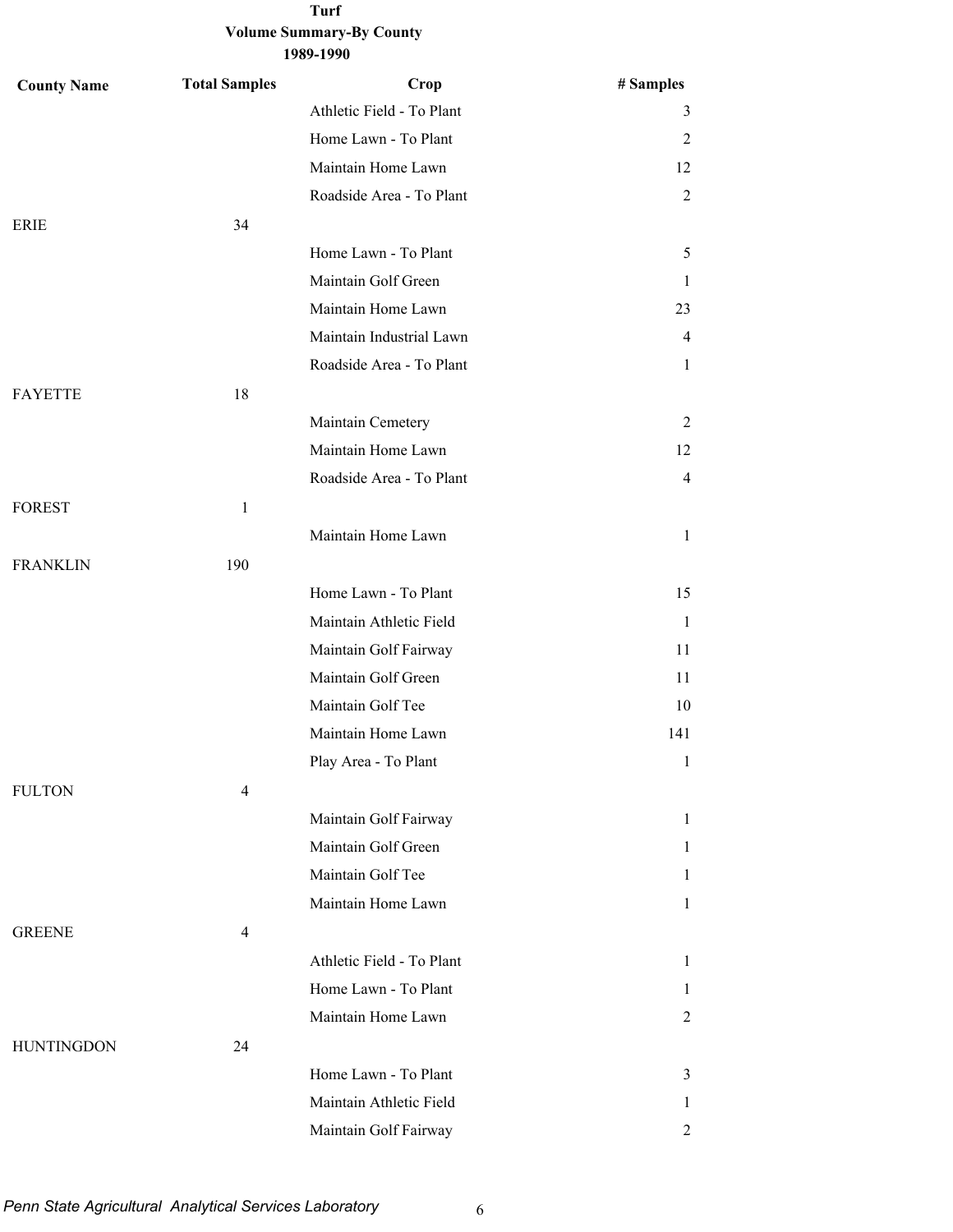| <b>County Name</b> | <b>Total Samples</b> | Crop                      | # Samples      |
|--------------------|----------------------|---------------------------|----------------|
|                    |                      | Maintain Golf Green       | 8              |
|                    |                      | Maintain Golf Tee         | 2              |
|                    |                      | Maintain Home Lawn        | 8              |
| <b>INDIANA</b>     | 20                   |                           |                |
|                    |                      | Home Lawn - To Plant      | 2              |
|                    |                      | Industrial Lawn-To Plant  | 3              |
|                    |                      | Maintain Athletic Field   | 3              |
|                    |                      | Maintain Golf Fairway     | 1              |
|                    |                      | Maintain Golf Green       | 2              |
|                    |                      | Maintain Home Lawn        | 9              |
| <b>JEFFERSON</b>   | 10                   |                           |                |
|                    |                      | Home Lawn - To Plant      | 1              |
|                    |                      | Maintain Home Lawn        | 9              |
| <b>JUNIATA</b>     | $\overline{4}$       |                           |                |
|                    |                      | Maintain Cemetery         | $\mathbf{1}$   |
|                    |                      | Maintain Home Lawn        | 3              |
| <b>LACKAWANNA</b>  | 79                   |                           |                |
|                    |                      | Athletic Field - To Plant | $\overline{2}$ |
|                    |                      | Home Lawn - To Plant      | 1              |
|                    |                      | Maintain Athletic Field   | 5              |
|                    |                      | Maintain Golf Fairway     | 22             |
|                    |                      | Maintain Golf Green       | 22             |
|                    |                      | Maintain Golf Tee         | 2              |
|                    |                      | Maintain Home Lawn        | 22             |
|                    |                      | Maintain Industrial Lawn  | 1              |
|                    |                      | Roadside Area - To Plant  | 1              |
|                    |                      | School Lawn - To Plant    | $\mathbf{1}$   |
| <b>LANCASTER</b>   | 716                  |                           |                |
|                    |                      | Athletic Field - To Plant | $\mathbf{1}$   |
|                    |                      | Cemetery - To Plant       | 1              |
|                    |                      | Golf Fairway - To Plant   | 5              |
|                    |                      | Golf Green-To Plant       | 6              |
|                    |                      | Golf Rough - To Plant     | 1              |
|                    |                      | Golf Tee - To Plant       | 2              |
|                    |                      | Home Lawn - To Plant      | 16             |
|                    |                      | Industrial Lawn-To Plant  | $\mathbf{1}$   |
|                    |                      | Maintain Athletic Field   | 12             |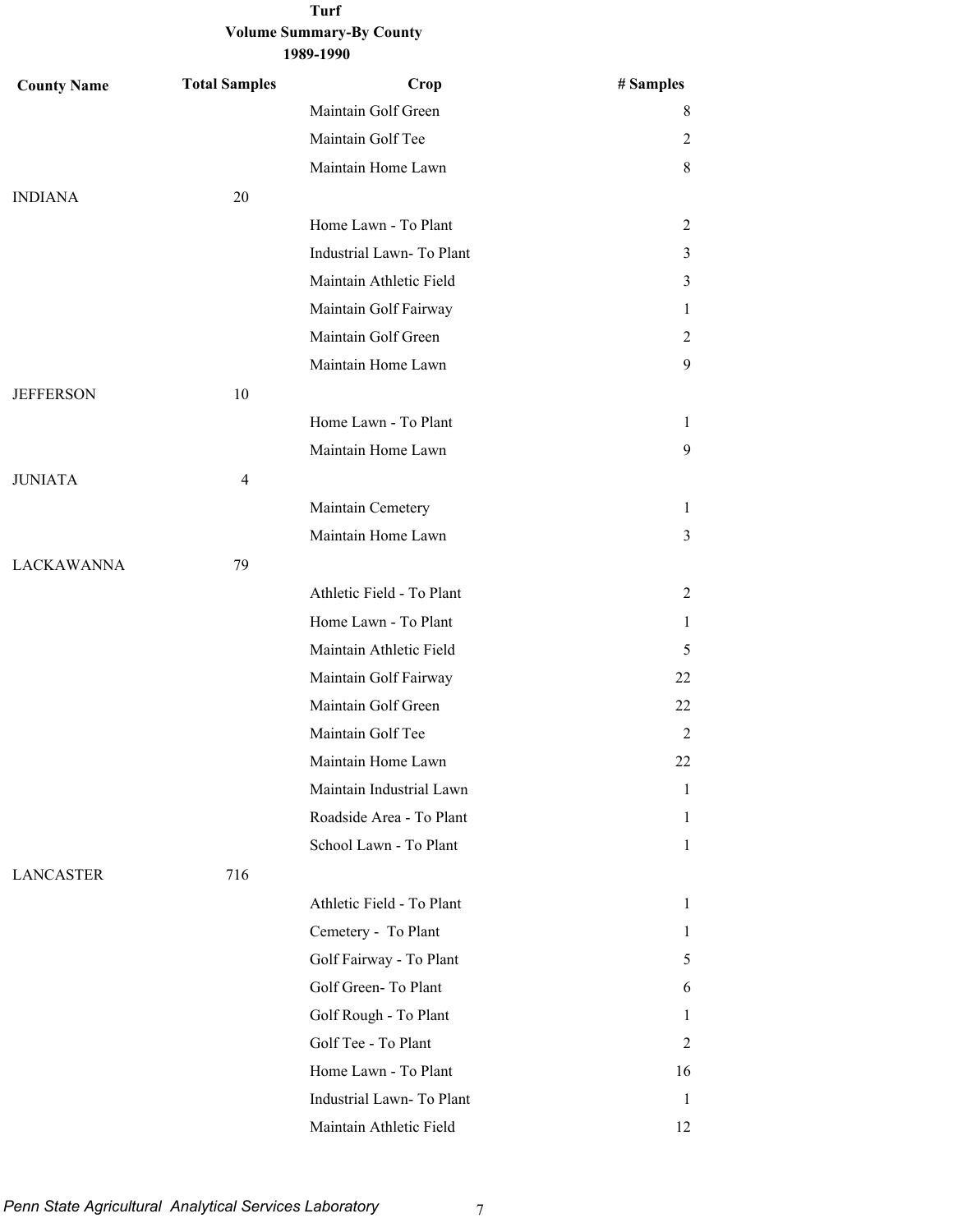### **Volume Summary-By County 1989-1990**

| <b>County Name</b> | <b>Total Samples</b> | Crop                      | # Samples      |
|--------------------|----------------------|---------------------------|----------------|
|                    |                      | Maintain Golf Fairway     | 9              |
|                    |                      | Maintain Golf Green       | 28             |
|                    |                      | Maintain Golf Tee         | 8              |
|                    |                      | Maintain Home Lawn        | 596            |
|                    |                      | Maintain Industrial Lawn  | 13             |
|                    |                      | Maintain Park Area        | $\overline{4}$ |
|                    |                      | Maintain Play Area        | 1              |
|                    |                      | Maintain School Lawn      | 5              |
|                    |                      | School Lawn - To Plant    | 3              |
|                    |                      | Sod Production            | $\overline{4}$ |
| <b>LAWRENCE</b>    | $8\,$                |                           |                |
|                    |                      | Golf Fairway - To Plant   | 2              |
|                    |                      | Home Lawn - To Plant      | 1              |
|                    |                      | Maintain Home Lawn        | 5              |
| <b>LEBANON</b>     | 168                  |                           |                |
|                    |                      | Home Lawn - To Plant      | 4              |
|                    |                      | Maintain Athletic Field   | 1              |
|                    |                      | Maintain Cemetery         | $\mathbf{1}$   |
|                    |                      | Maintain Golf Green       | 1              |
|                    |                      | Maintain Golf Tee         | 8              |
|                    |                      | Maintain Home Lawn        | 152            |
|                    |                      | Maintain Industrial Lawn  | $\mathbf{1}$   |
| <b>LEHIGH</b>      | 356                  |                           |                |
|                    |                      | Athletic Field - To Plant | 1              |
|                    |                      | Golf Tee - To Plant       | 5              |
|                    |                      | Home Lawn - To Plant      | 11             |
|                    |                      | Maintain Athletic Field   | 5              |
|                    |                      | Maintain Golf Fairway     | 17             |
|                    |                      | Maintain Golf Green       | 74             |
|                    |                      | Maintain Golf Tee         | 19             |
|                    |                      | Maintain Home Lawn        | 219            |
|                    |                      | Maintain Industrial Lawn  | 4              |
|                    |                      | Sod Production            | 1              |
| LUZERNE            | 95                   |                           |                |
|                    |                      | Golf Tee - To Plant       | $\mathbf{1}$   |
|                    |                      | Home Lawn - To Plant      | 7              |
|                    |                      | Industrial Lawn- To Plant | 3              |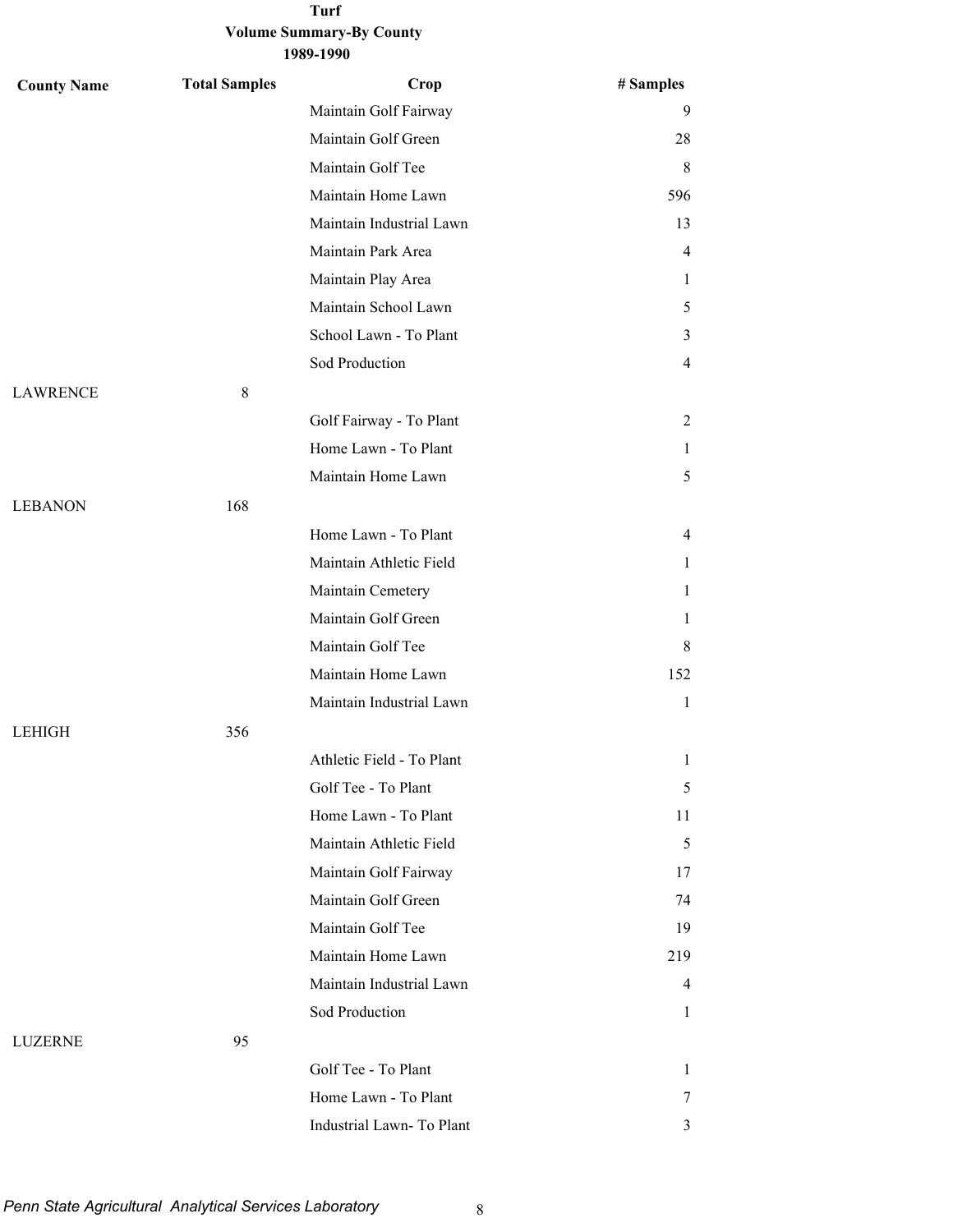| <b>County Name</b> | <b>Total Samples</b> | Crop                      | # Samples      |
|--------------------|----------------------|---------------------------|----------------|
|                    |                      | Maintain Golf Fairway     | 2              |
|                    |                      | Maintain Golf Green       | 5              |
|                    |                      | Maintain Golf Tee         | 34             |
|                    |                      | Maintain Home Lawn        | 43             |
| <b>LYCOMING</b>    | 37                   |                           |                |
|                    |                      | Golf Fairway - To Plant   | 12             |
|                    |                      | Home Lawn - To Plant      | 4              |
|                    |                      | Industrial Lawn-To Plant  | 1              |
|                    |                      | Maintain Athletic Field   | 3              |
|                    |                      | Maintain Home Lawn        | 16             |
|                    |                      | Maintain Industrial Lawn  | $\mathbf{1}$   |
| <b>MCKEAN</b>      | 7                    |                           |                |
|                    |                      | Athletic Field - To Plant | $\mathbf{1}$   |
|                    |                      | Maintain Athletic Field   | 1              |
|                    |                      | Maintain Home Lawn        | 5              |
| <b>MERCER</b>      | 38                   |                           |                |
|                    |                      | Home Lawn - To Plant      | $\mathbf{1}$   |
|                    |                      | Maintain Athletic Field   | 1              |
|                    |                      | Maintain Golf Fairway     | 4              |
|                    |                      | Maintain Home Lawn        | 27             |
|                    |                      | Maintain Park Area        | 4              |
|                    |                      | Sod Production            | 1              |
| <b>MIFFLIN</b>     | 12                   |                           |                |
|                    |                      | Maintain Home Lawn        | 6              |
|                    |                      | Maintain Industrial Lawn  | 2              |
|                    |                      | Park Area - To Plant      | 2              |
|                    |                      | School Lawn - To Plant    | 2              |
| <b>MONROE</b>      | 32                   |                           |                |
|                    |                      | Golf Green-To Plant       | 5              |
|                    |                      | Home Lawn - To Plant      | 1              |
|                    |                      | Industrial Lawn-To Plant  | 1              |
|                    |                      | Maintain Cemetery         | 2              |
|                    |                      | Maintain Golf Fairway     | 2              |
|                    |                      | Maintain Golf Green       | 8              |
|                    |                      | Maintain Home Lawn        | 10             |
|                    |                      | Park Area - To Plant      | $\overline{c}$ |
|                    |                      | Roadside Area - To Plant  | 1              |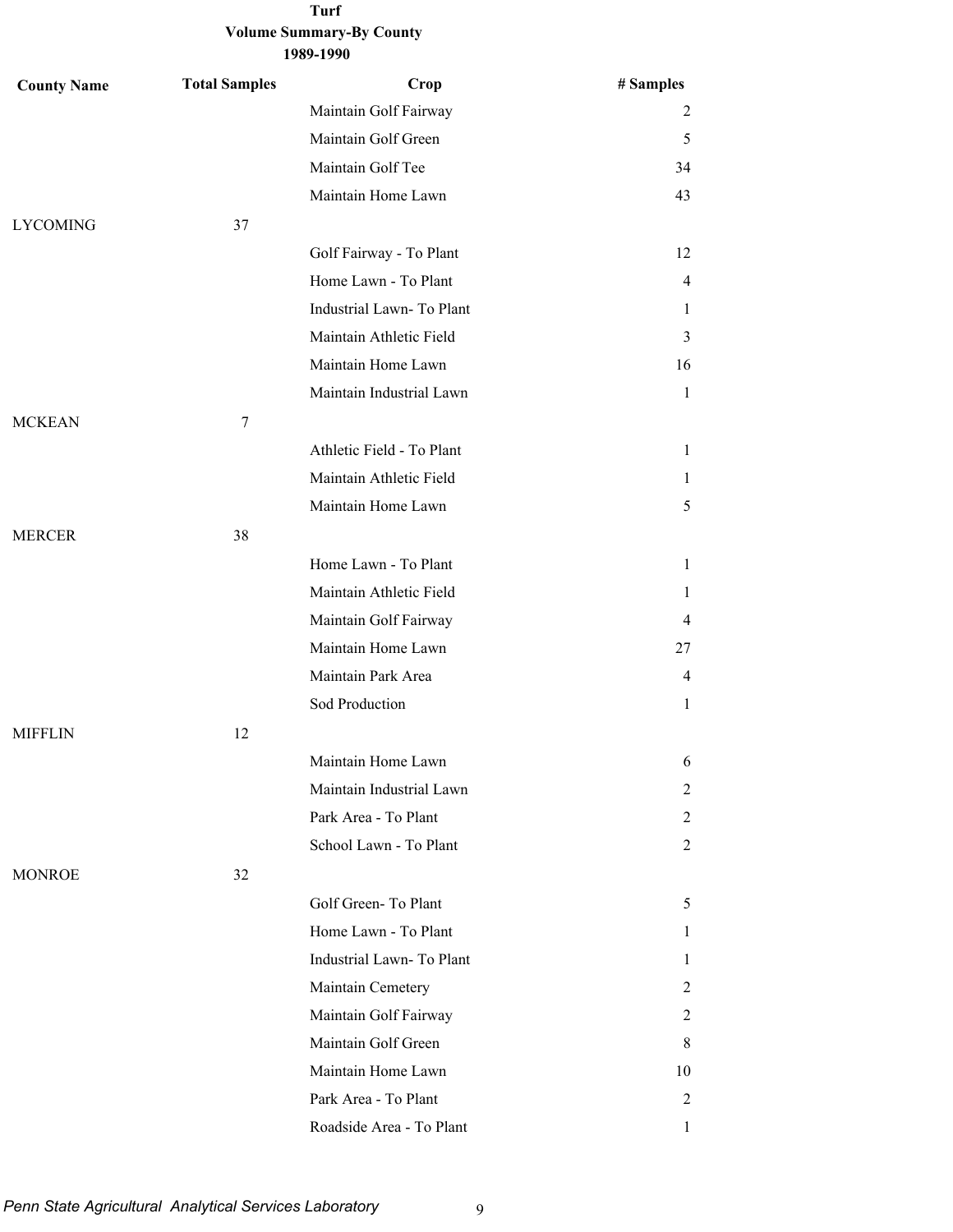### **Volume Summary-By County 1989-1990 Turf**

| <b>County Name</b> | <b>Total Samples</b> | Crop                     | # Samples    |
|--------------------|----------------------|--------------------------|--------------|
| <b>MONTGOMERY</b>  | 588                  |                          |              |
|                    |                      | Golf Fairway - To Plant  | 4            |
|                    |                      | Golf Rough - To Plant    | 1            |
|                    |                      | Home Lawn - To Plant     | 29           |
|                    |                      | Industrial Lawn-To Plant | 16           |
|                    |                      | Maintain Athletic Field  | 58           |
|                    |                      | Maintain Cemetery        | 13           |
|                    |                      | Maintain Golf Fairway    | 49           |
|                    |                      | Maintain Golf Green      | 67           |
|                    |                      | Maintain Golf Rough      | 2            |
|                    |                      | Maintain Golf Tee        | 38           |
|                    |                      | Maintain Home Lawn       | 269          |
|                    |                      | Maintain Industrial Lawn | 33           |
|                    |                      | Maintain Park Area       | 1            |
|                    |                      | Maintain School Lawn     | 5            |
|                    |                      | Park Area - To Plant     | 1            |
|                    |                      | Roadside Area - To Plant | 1            |
|                    |                      | School Lawn - To Plant   | 1            |
| <b>MONTOUR</b>     | 11                   |                          |              |
|                    |                      | Maintain Home Lawn       | 11           |
| <b>NORTHAMPTON</b> | 136                  |                          |              |
|                    |                      | Home Lawn - To Plant     | 10           |
|                    |                      | Industrial Lawn-To Plant | 7            |
|                    |                      | Maintain Athletic Field  | 9            |
|                    |                      | Maintain Home Lawn       | 106          |
|                    |                      | Maintain Industrial Lawn | 2            |
|                    |                      | Maintain School Lawn     | 2            |
| NORTHUMBERLAND     | 28                   |                          |              |
|                    |                      | Home Lawn - To Plant     | 2            |
|                    |                      | Maintain Golf Green      | 3            |
|                    |                      | Maintain Home Lawn       | 20           |
|                    |                      | Maintain Industrial Lawn | 2            |
|                    |                      | Maintain Park Area       | $\mathbf{1}$ |
| PERRY              | 11                   |                          |              |
|                    |                      | Home Lawn - To Plant     | $\mathbf{1}$ |
|                    |                      | Industrial Lawn-To Plant | 1            |
|                    |                      | Maintain Home Lawn       | 5            |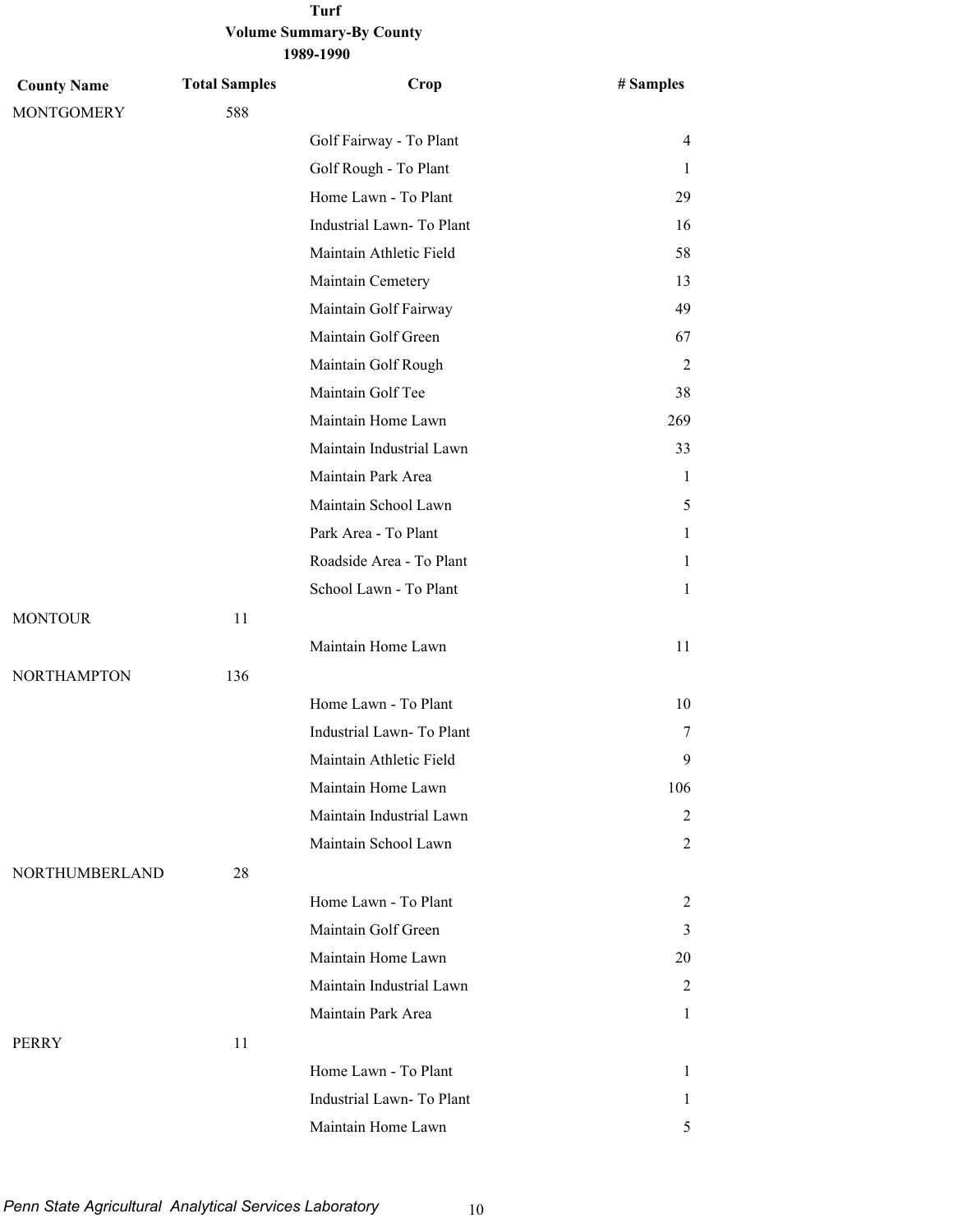| <b>County Name</b> | <b>Total Samples</b> | Crop                      | # Samples    |
|--------------------|----------------------|---------------------------|--------------|
|                    |                      | Maintain Industrial Lawn  | 4            |
| PHILADELPHIA       | 157                  |                           |              |
|                    |                      | Athletic Field - To Plant | 1            |
|                    |                      | Golf Green-To Plant       | 1            |
|                    |                      | Home Lawn - To Plant      | 25           |
|                    |                      | Industrial Lawn-To Plant  | 2            |
|                    |                      | Maintain Athletic Field   | 2            |
|                    |                      | Maintain Cemetery         | 8            |
|                    |                      | Maintain Golf Fairway     | 1            |
|                    |                      | Maintain Golf Green       | 9            |
|                    |                      | Maintain Home Lawn        | 94           |
|                    |                      | Maintain Industrial Lawn  | 8            |
|                    |                      | Maintain Park Area        | 1            |
|                    |                      | Maintain School Lawn      | 1            |
|                    |                      | Sod Production            | 4            |
| <b>PIKE</b>        | 20                   |                           |              |
|                    |                      | Home Lawn - To Plant      | 2            |
|                    |                      | Maintain Home Lawn        | 4            |
|                    |                      | Maintain Park Area        | 2            |
|                    |                      | Sod Production            | 12           |
| <b>POTTER</b>      | $\mathbf{1}$         |                           |              |
|                    |                      | Maintain Home Lawn        | 1            |
| <b>SCHUYLKILL</b>  | 52                   |                           |              |
|                    |                      | Cemetery - To Plant       | 2            |
|                    |                      | Home Lawn - To Plant      | 2            |
|                    |                      | Industrial Lawn-To Plant  | 5            |
|                    |                      | Maintain Athletic Field   | 3            |
|                    |                      | Maintain Cemetery         | 1            |
|                    |                      | Maintain Golf Fairway     | 3            |
|                    |                      | Maintain Golf Green       | 3            |
|                    |                      | Maintain Golf Tee         | 3            |
|                    |                      | Maintain Home Lawn        | 24           |
|                    |                      | Maintain Industrial Lawn  | 1            |
|                    |                      | Park Area - To Plant      | 5            |
| <b>SNYDER</b>      | 12                   |                           |              |
|                    |                      | Maintain Athletic Field   | 1            |
|                    |                      | Maintain Cemetery         | $\mathbf{1}$ |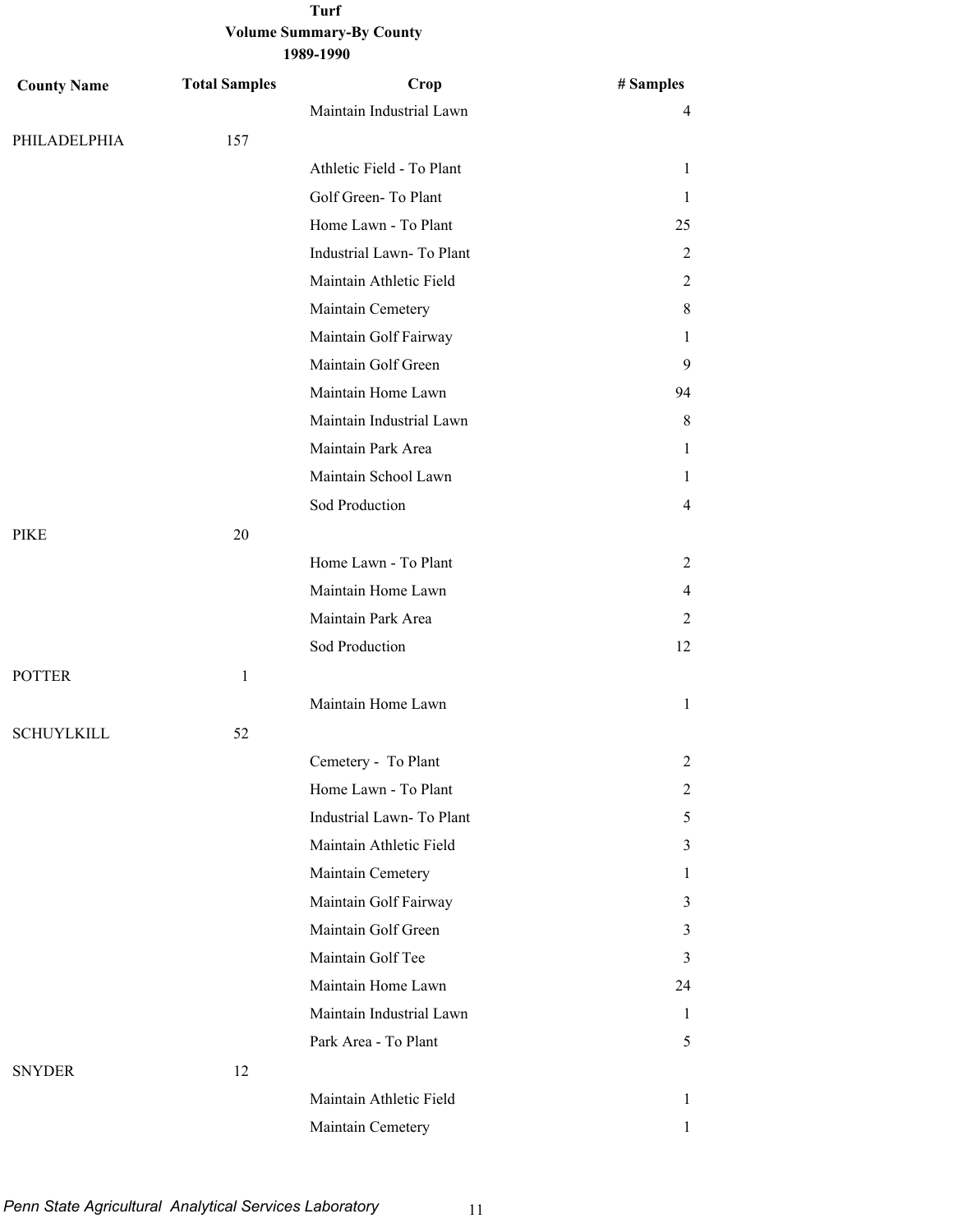| <b>County Name</b> | <b>Total Samples</b> | Crop                      | # Samples      |
|--------------------|----------------------|---------------------------|----------------|
|                    |                      | Maintain Home Lawn        | 10             |
| <b>SOMERSET</b>    | 82                   |                           |                |
|                    |                      | Athletic Field - To Plant | $\mathbf{1}$   |
|                    |                      | Home Lawn - To Plant      | 8              |
|                    |                      | Industrial Lawn-To Plant  | 1              |
|                    |                      | Maintain Athletic Field   | 1              |
|                    |                      | Maintain Golf Fairway     | $\overline{4}$ |
|                    |                      | Maintain Golf Green       | 11             |
|                    |                      | Maintain Golf Tee         | 15             |
|                    |                      | Maintain Home Lawn        | 35             |
|                    |                      | Maintain Park Area        | $\overline{2}$ |
|                    |                      | Park Area - To Plant      | 1              |
|                    |                      | Play Area - To Plant      | 1              |
|                    |                      | Roadside Area - To Plant  | 1              |
|                    |                      | Sod Production            | 1              |
| <b>SULLIVAN</b>    | $\mathbf{1}$         |                           |                |
|                    |                      | Maintain Home Lawn        | $\mathbf{1}$   |
| <b>SUSQUEHANNA</b> | 8                    |                           |                |
|                    |                      | Athletic Field - To Plant | 2              |
|                    |                      | Home Lawn - To Plant      | 1              |
|                    |                      | Maintain Home Lawn        | 5              |
| <b>TIOGA</b>       | 10                   |                           |                |
|                    |                      | Athletic Field - To Plant | $\mathbf{1}$   |
|                    |                      | Home Lawn - To Plant      | 1              |
|                    |                      | Maintain Home Lawn        | 4              |
|                    |                      | Roadside Area - To Plant  | $\overline{4}$ |
| <b>UNION</b>       | 18                   |                           |                |
|                    |                      | Home Lawn - To Plant      | 3              |
|                    |                      | Maintain Home Lawn        | 15             |
| <b>VENANGO</b>     | 28                   |                           |                |
|                    |                      | Home Lawn - To Plant      | 2              |
|                    |                      | Maintain Athletic Field   | 2              |
|                    |                      | Maintain Home Lawn        | 15             |
|                    |                      | Roadside Area - To Plant  | 9              |
| <b>WARREN</b>      | 14                   |                           |                |
|                    |                      | Home Lawn - To Plant      | 3              |
|                    |                      | Maintain Athletic Field   | 6              |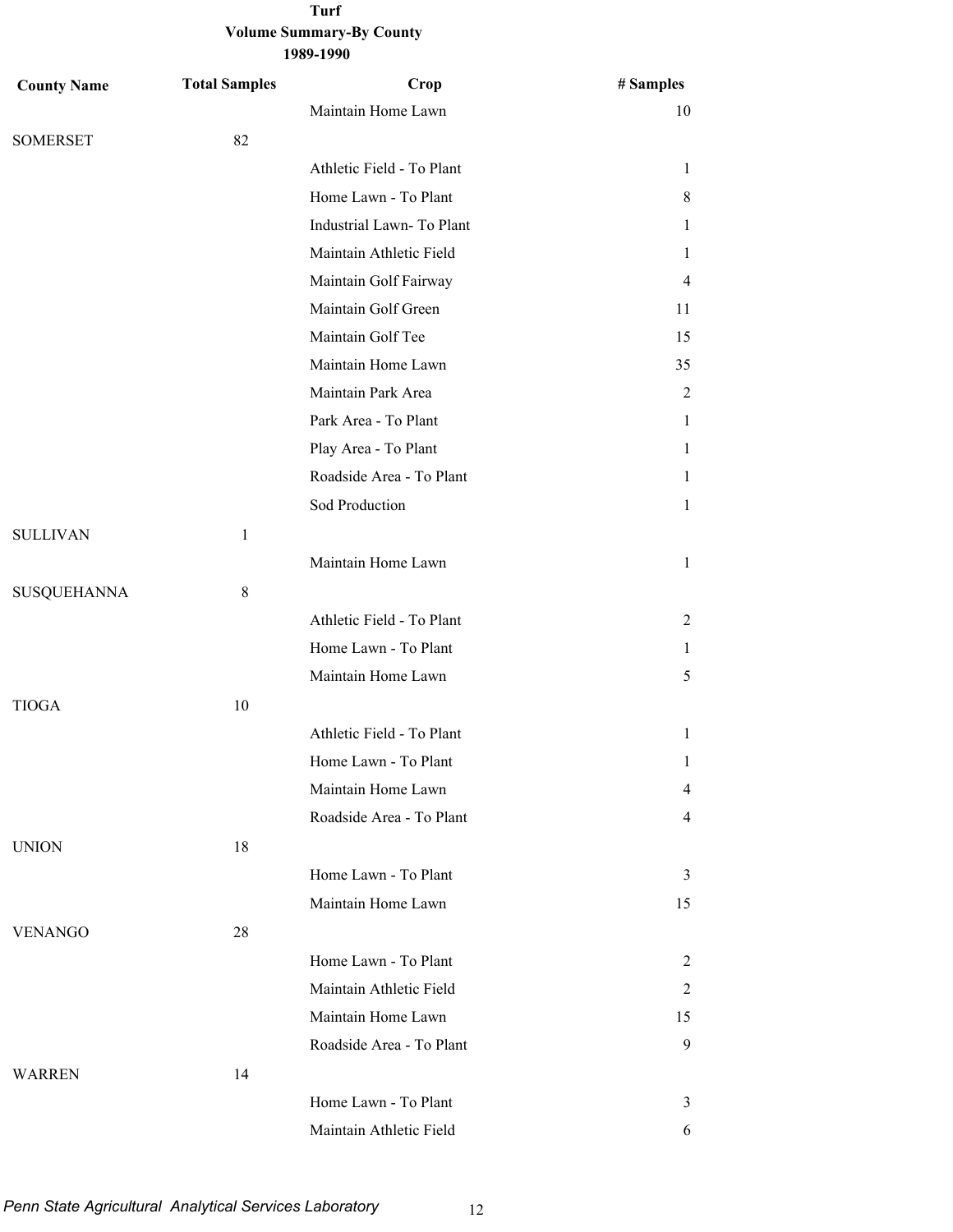| <b>County Name</b> | <b>Total Samples</b> | Crop                      | # Samples      |
|--------------------|----------------------|---------------------------|----------------|
|                    |                      | Maintain Home Lawn        | 5              |
| <b>WASHINGTON</b>  | 65                   |                           |                |
|                    |                      | Golf Tee - To Plant       | 2              |
|                    |                      | Home Lawn - To Plant      | 3              |
|                    |                      | Maintain Athletic Field   | $\overline{4}$ |
|                    |                      | Maintain Golf Fairway     | 15             |
|                    |                      | Maintain Golf Green       | 13             |
|                    |                      | Maintain Golf Tee         | 12             |
|                    |                      | Maintain Home Lawn        | 16             |
| <b>WAYNE</b>       | 12                   |                           |                |
|                    |                      | Home Lawn - To Plant      | $\overline{4}$ |
|                    |                      | Industrial Lawn-To Plant  | 1              |
|                    |                      | Maintain Golf Fairway     | 1              |
|                    |                      | Maintain Golf Green       | 2              |
|                    |                      | Maintain Home Lawn        | $\overline{4}$ |
| WESTMORELAND       | 182                  |                           |                |
|                    |                      | Golf Green-To Plant       | $\mathbf{1}$   |
|                    |                      | Golf Tee - To Plant       | 1              |
|                    |                      | Home Lawn - To Plant      | 5              |
|                    |                      | Maintain Athletic Field   | 8              |
|                    |                      | Maintain Golf Fairway     | 25             |
|                    |                      | Maintain Golf Green       | 44             |
|                    |                      | Maintain Golf Tee         | 21             |
|                    |                      | Maintain Home Lawn        | 65             |
|                    |                      | Maintain Park Area        | 6              |
|                    |                      | Maintain School Lawn      | 2              |
|                    |                      | Sod Production            | $\overline{4}$ |
| <b>WYOMING</b>     | 8                    |                           |                |
|                    |                      | Home Lawn - To Plant      | 3              |
|                    |                      | Maintain Athletic Field   | 1              |
|                    |                      | Maintain Home Lawn        | 2              |
|                    |                      | Park Area - To Plant      | 1              |
|                    |                      | Sod Production            | $\mathbf{1}$   |
| <b>YORK</b>        | 293                  |                           |                |
|                    |                      | Athletic Field - To Plant | 5              |
|                    |                      | Home Lawn - To Plant      | 9              |
|                    |                      | Maintain Athletic Field   | 11             |